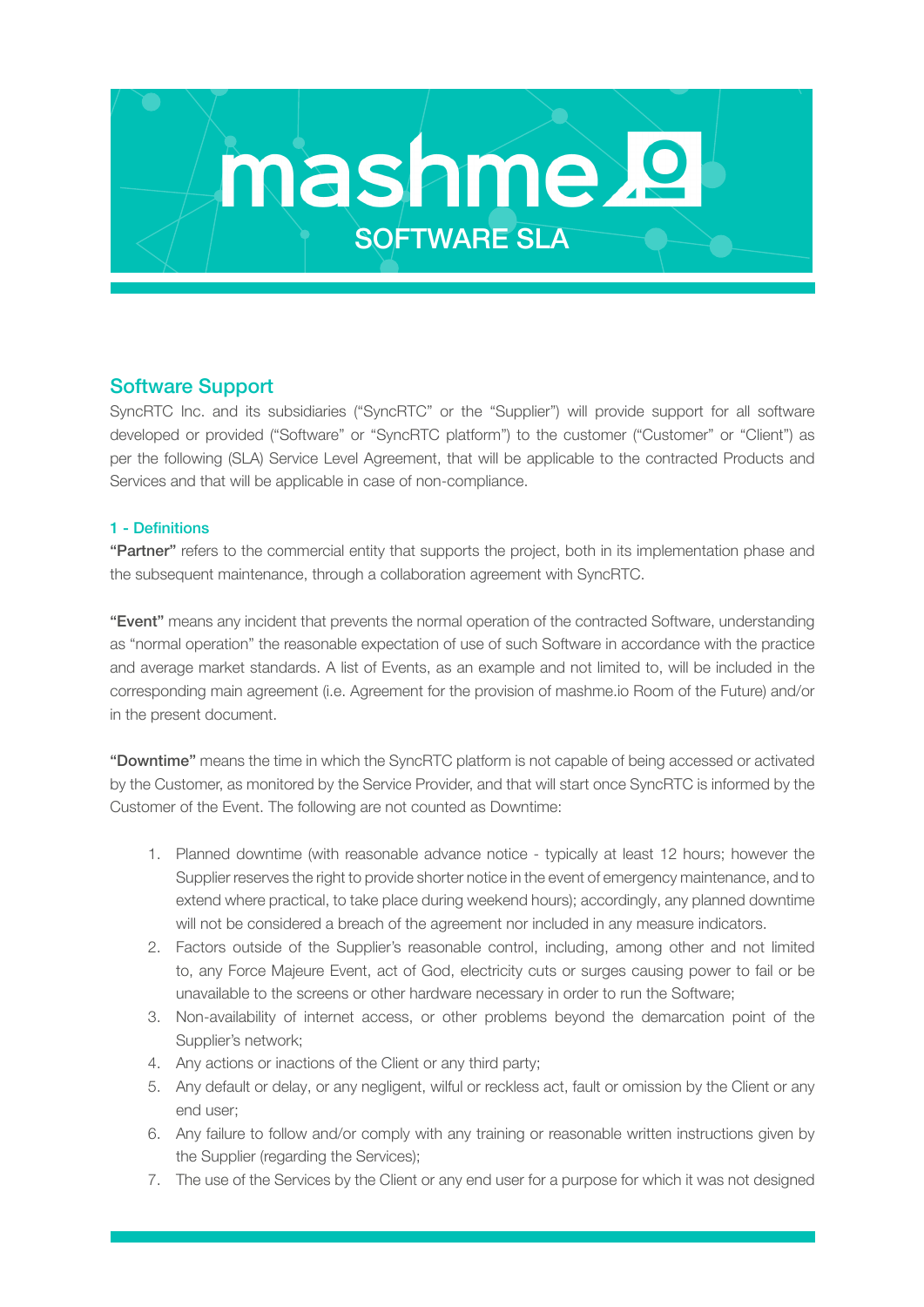

or specified for;

- 8. The diagnosis and correction of any fault in equipment for which the Supplier does not provide Support Services;
- 9. The equipment, software or other technology of the Client or any third party (other than third party equipment within the Supplier's direct control).

"Yearly Uptime Percentage" means the Total Number of Minutes in a calendar year minus the number of minutes of Downtime suffered in a calendar year, divided by the Total Number of Minutes in a calendar year.

#### 2 - SLA standards

SyncRTC will use commercially reasonable efforts to make the Services available with a yearly uptime percentage of at least 96% during any given year.

Any unavailability should be notified to SyncRTC as soon as the client is aware and, in any case, in a period no longer than twenty four (24) hours since that moment (period that will not be considered downtime), so that it may be addressed as soon as possible.

In the eventuality that SyncRTC is not able to keep the agreed yearly uptime percentage the Client can ask for service credits calculated as a percentage of the yearly "Support & Maintenance" charges paid by the Client, in accordance with the schedule below:

| Yearly uptime % (indicative parameters) | l Service credit |
|-----------------------------------------|------------------|
| $96 - 100\%$                            | O%               |
| $90 - 96%$                              | 10%              |
| I less than 90%                         | 25%              |

The Service Credit shall be credited in accordance with the invoicing and administrative procedures determined by mashme.io in its reasonable discretion. Platform availability can be monitored in the status page **<https://status.mashme.io>**

#### 3 - Technical support

Tier 2/3 technical support will be available through mashme.io for the entire period of the Agreement, inclusive of troubleshooting, guidance, best practice and escalation. mashme.io tier 2 support is powered by the "Freshdesk" ticketing system. The account "support@syncrtc.com" is a gateway to this ticketing system and portal.

Any email sent will open (or continue the discussion on) a support case. Once created support cases are assigned not only an email chain but also a permanent url on the mashme.io Freshdesk panel where clients (or in the case of Tier 2 partners) can access and see all support cases and its resolution status. The ticketing system also sends email notifications when any change is made in the support case by mashme. io support or technical personnel.

In the event of a potential issue the Partner as the official mashme.io partner is first point of contact as follows:

The Partner is able to determine if the root cause of a problem is:

• user issue

SOFTWARE SLA / mashme<sup>0</sup>

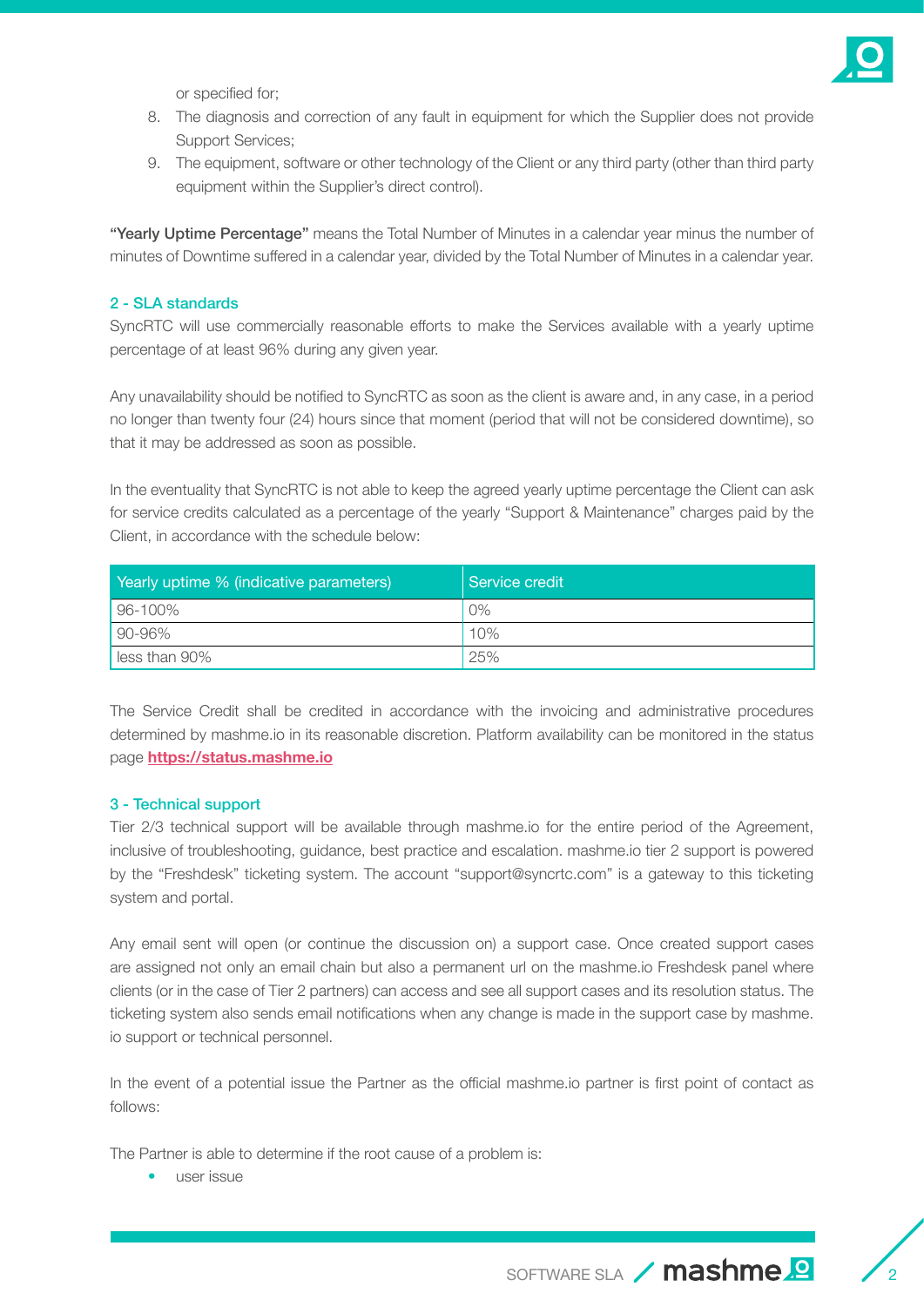

- hardware issue
- in the case of points 1 and 2 are not the root cause, then the Partner will escalate to mashme.io.

mashme.io Service Level (software only)

- Email and Support contact support@syncrtc.com for notification of incidents response during office hours: 09:00 - 17:00 h
- Out Of Hours Support, available upon request
- Response time dependent upon criticality: See Section 6 Events criticality classification
- Service Help Desk for diagnosis and evaluation of the incident
- Specialised technical remote assistance
- Generation of a report to document each case to resolution for Critical and High level incidents only
- Normal and Low level incidents cases can be monitored via email and web: **<https://help.mashme.io/support/tickets>**

#### Hardware Issues

- Hardware issues should be communicated to the Partner
- Technical support for hardware will be provided by the Partner
- All hardware issue notifications should also inform mashme.io via email: support@syncrtc.com
- In case of faults or damage caused by misuse, deliberate damage or theft etc, the Customer will be responsible for equipment replacement.

Evolutionary Maintenance

- The Partner will inform the client of the latest developments and possible improvements to be implemented in the audiovisual installations.
- Upon request of the client, the partner will submit detailed budgets on said requests.

#### 4 - General considerations and exclusions

The following considerations regarding the Software will be applicable:

- Events whose breach is not directly or indirectly attributable to SyncRTC will not penalize SyncRTC.
- The Customer and SyncRTC will agree on a governance model to deal with possible discrepancies in the measurement of deviations and in the application of penalties.
- The Customer and SyncRTC will agree on the creation a Follow-up Committee composed of one representative from the Customer and one from SyncRTC, which will maintain regular physical or virtual meetings on a bimonthly basis, in which they will evaluate any possible dispute and look for a peaceful method of resolution.
- An Event can only be considered as one single incident at any one time.
- System or application shutdowns may be made for special maintenance, scheduled to least impact the service, provided that the benefit to the client is greater than its loss of availability. These stops will be communicated at least twenty-four (24) hours in advance to confirm any scheduled shutdown, with the exception of an extraordinary/critical event, and will not penalize the availability of the system.
- In the measurement of resolution times there is the possibility of "stop the watch", answering this concept to the time elapsed between SyncRTC answering to the incident / query / request, demanding an action whose execution depends on the Customer or a third party, and that the Customer offers an answer that allows the resolution to continue. The "stop the watch" elapsed time will not compute as downtime.

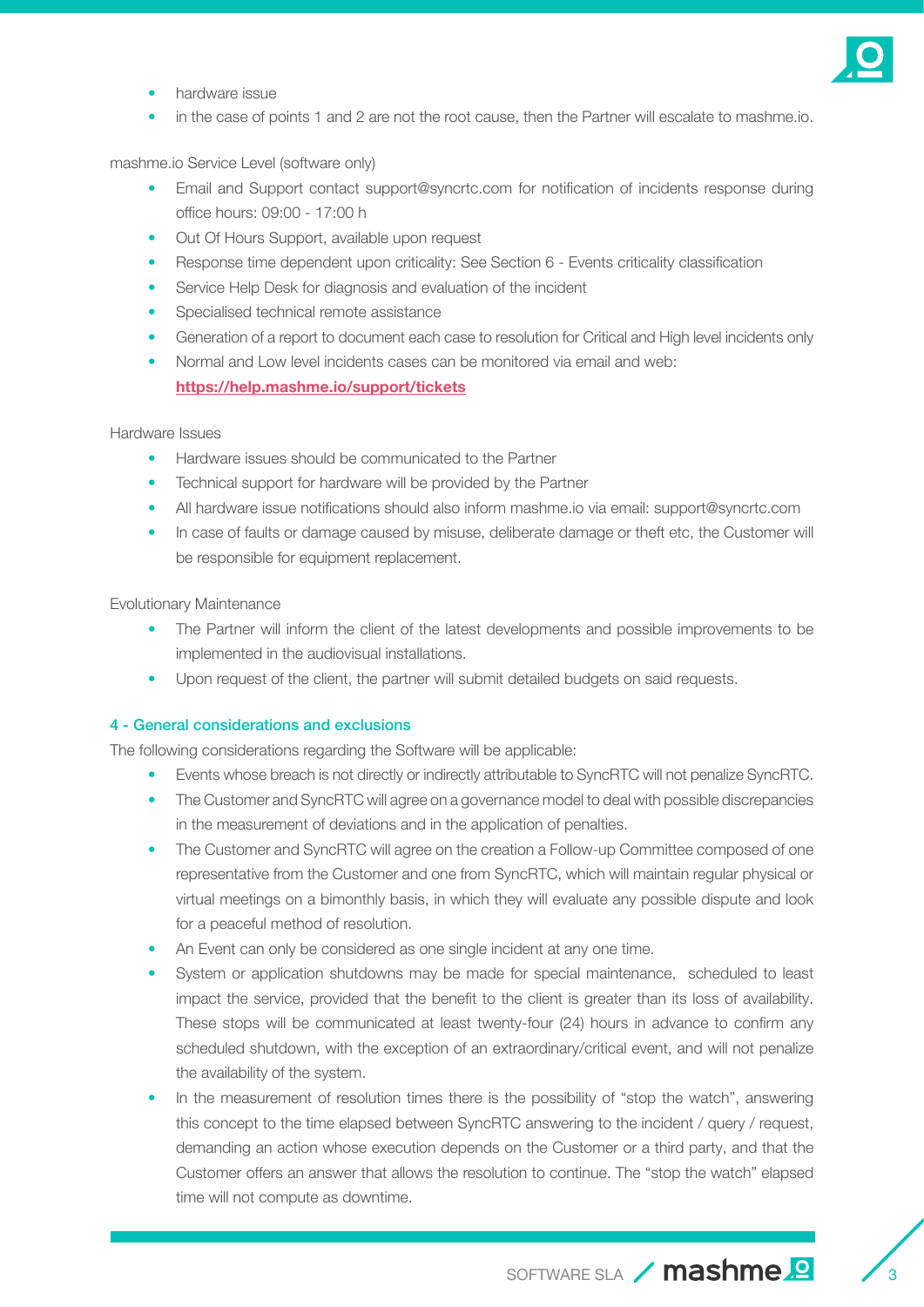

## 5 - Grace period

SyncRTC will have a period of grace established in 30 days from the signed acceptance of the handover document. During this period, measurements of Events under this SLA will be made taking into account that its operation and correct functioning may be still adapting to any possible requirements of the Customer and that they may require a possible readjustment of the service level, without a penalty to SyncRTC nor this period being considered downtime.

### 6 - Events criticality classification

| <b>PRIORITY</b> | <b>DESCRIPTION</b>                                                                                    | <b>TARGET</b><br><b>RESPONSE</b>            | <b>TARGET</b><br><b>RESOLUTION OR</b><br><b>WORKAROUND</b> |
|-----------------|-------------------------------------------------------------------------------------------------------|---------------------------------------------|------------------------------------------------------------|
| Critical        | - It causes interruption or dysfunction in the                                                        | Within 1 hour since                         | Within 4 hours                                             |
|                 | services and / or processes that result in a                                                          | SyncRTC is informed                         | since SyncRTC is                                           |
|                 | complete inoperability of the system or a module or                                                   |                                             | informed                                                   |
|                 | main functionality of the system in the production<br>environments.                                   |                                             |                                                            |
|                 | - The Event prevents the functionality or operation                                                   |                                             |                                                            |
|                 | of the critical service and there are no alternative                                                  |                                             |                                                            |
|                 | means to carry out the activity.                                                                      |                                             |                                                            |
|                 | - Incidents that affect critical services and / or that                                               |                                             |                                                            |
|                 | prevent the normal operation of an application for a                                                  |                                             |                                                            |
|                 | relevant number of users (more than 50% users of                                                      |                                             |                                                            |
|                 | the operation).                                                                                       |                                             |                                                            |
|                 | - Non-resolution represents a security risk or                                                        |                                             |                                                            |
|                 | impacts the business continuity of the Customer                                                       |                                             |                                                            |
|                 | and / or third parties or breach by the Customer                                                      |                                             |                                                            |
|                 | with regulatory bodies                                                                                |                                             |                                                            |
| High            | Partial loss of service: the platform does not work                                                   | Within 4 hours since                        | Within 8 hours                                             |
|                 | for everyone (more than 50% of the users) all the                                                     | SyncRTC is informed                         | since SyncRTC is                                           |
|                 | time and there are not alternative means to carry                                                     |                                             | informed                                                   |
| Normal          | out the activity.                                                                                     |                                             |                                                            |
|                 | Intermittent loss of service: the platform does not<br>work for everyone (less than 50% of the users) | Within 8 hours since<br>SyncRTC is informed | Within 72 hours<br>since SyncRTC is                        |
|                 | from time to time, but there are alternative means                                                    |                                             | informed                                                   |
|                 | to carry out the activity.                                                                            |                                             |                                                            |
| Low             | - Information and/or request for change                                                               | Within 2 days since                         | Once the fix target                                        |
|                 |                                                                                                       | SyncRTC is informed                         | build has been                                             |
|                 | - Event that does not affect functionality of the                                                     |                                             | defined, it will be                                        |
|                 | services and/or affecting less than 10% of the                                                        |                                             | communicated to                                            |
|                 | users.                                                                                                |                                             | the customer.                                              |

Events not solved within the aforementioned periods will give rise to the penalties and/or consequences described within the corresponding main agreement between SyncRTC and the Customer.

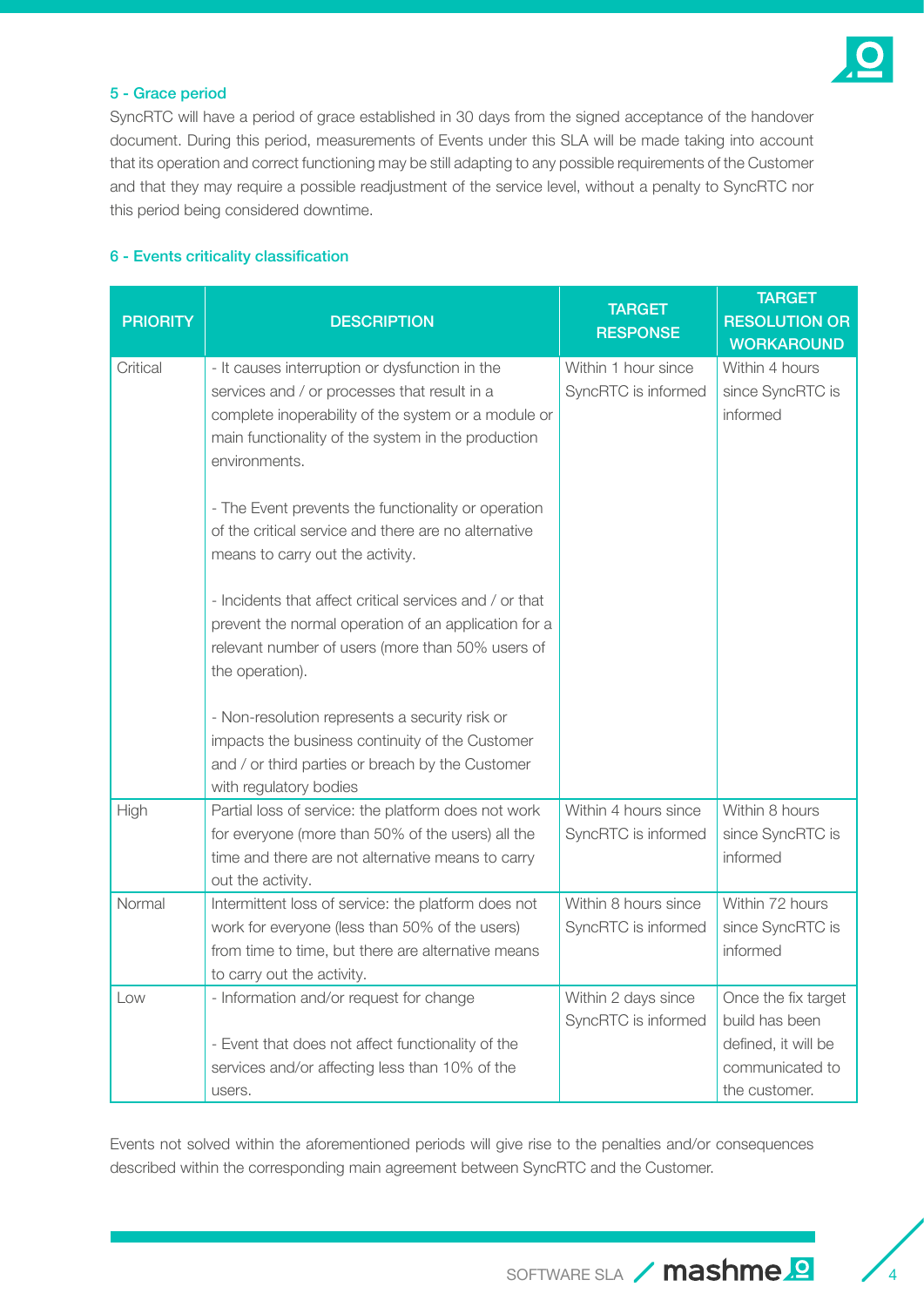

#### 7 - Events of a specific nature

Possible Events that may take place according to this SLA are included herein:

- The mashme.io system does not start when activated using the procedures defined by the SyncRTC team.
- The Customer experiences difficulties related to the configuration of the software provided by SynRTC that make the service temporarily unavailable.
- The Customer experiences difficulties related to the software platform that make the service temporarily unavailable.

#### 8 - Cloud Platform Details

mashme.io relies on Google Cloud Platform PaaS (GCP) services to offer an education orientated video collaboration platform to our customers. The following information explains the different technologies used on top of the cloud platform to deliver the services, involving different layers of control, automation, loadbalancing, health check and scaling.

All the services are deployed using Kubernetes to manage Docker containers except the relay services that use Virtual Machines (VM) directly. Using Kubernetes and Docker allows mashme.io to standardize the development and deployment process allowing more control to apply automated testing and tracking to the process.

The video collaboration platform is split into different services:

- Web stack technologies, a combination of different components on top of Kubernetes, the components include REST Web services, HTML, CSS, Javascript, images and WebSocket services.
- WebRTC technologies include a Websocket service and the SFU (Selective Forwarding Unit)/ MCU (Multipoint Conferencing Unit) services to manage audio and video, also managed by Kubernetes on different clusters.
- Relay services, service that is used as a fallback mechanism to allow users with restricted network access to connect and use the service.

The use of GCP allows mashme.io to apply different layers of health checks combining the use of VM, managed by the cloud services, and Kubernetes, that control the availability of the services and manages the traffic in combination with the load-balancers for high availability.

With all the controls applied on the VM and the services, the platform manages automatically the updates, deployment, or recovery, based on the different metrics from the services and VMs taken every 15 seconds, allowing the platform to adapt to specific needs or recover from a VM failure without affecting the service.

The relay services are deployed on multiple regions of GCP and use a global IP address that routes the traffic to the closest VM to have the lowest latency. All the VMs have multiple replicas with autoscaling and automated recovery based on usage and health check metrics.